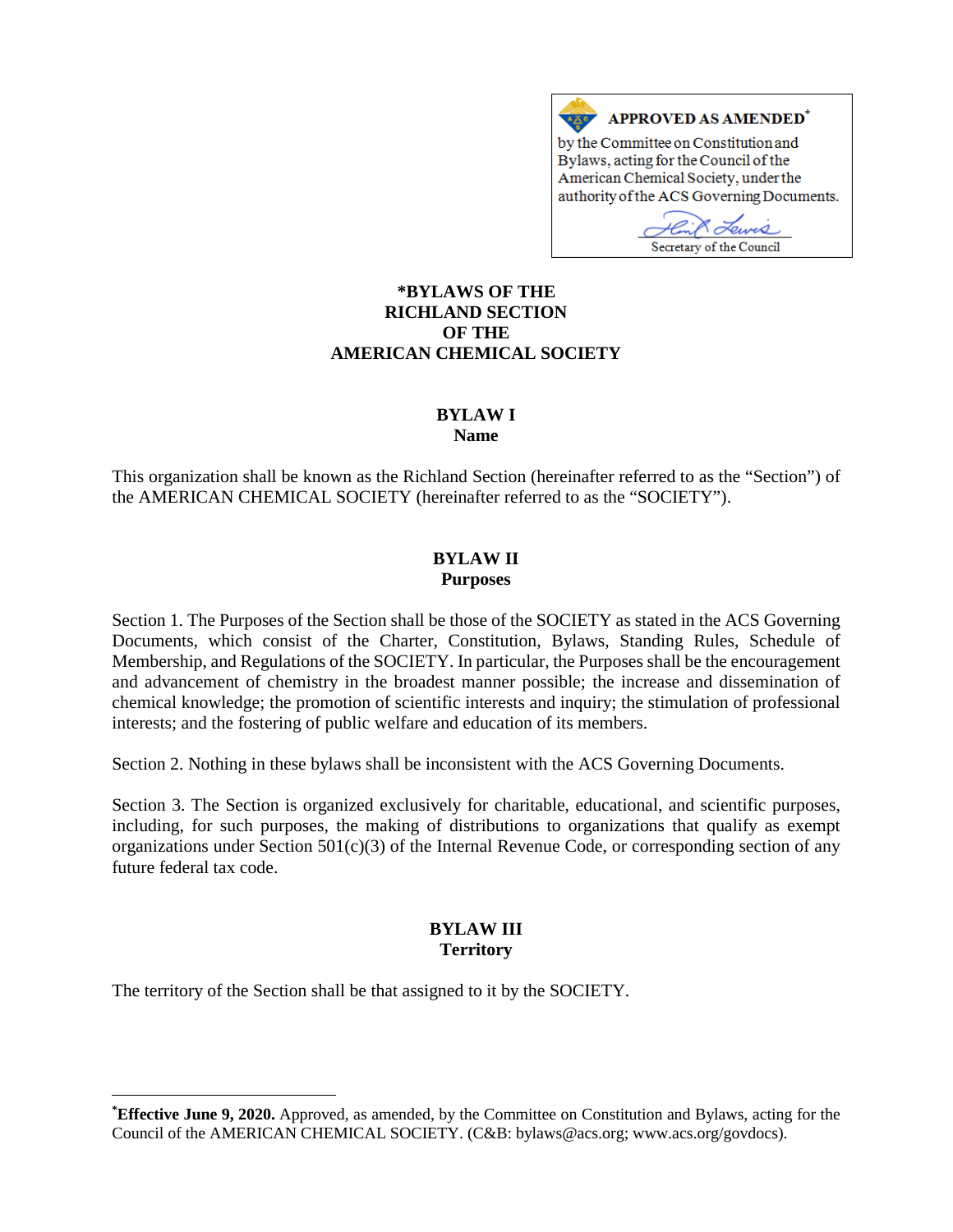### **BYLAW IV Members and Affiliates**

Section 1. The rolls of the Section shall include those MEMBERS and STUDENT MEMBERS (hereinafter collectively referred to as "members") and Society Affiliates of the SOCIETY residing within the territory of the Section provided that any exceptions to this rule shall be made in conformity with the ACS Governing Documents.

Section 2. STUDENT MEMBERS shall be entitled to all privileges of membership except that of holding an elective position of the SOCIETY. A STUDENT MEMBER may not serve as a Councilor, Alternate Councilor, or the Temporary Substitute Councilor, but may hold an elective position of the Section as noted elsewhere in these bylaws and may be appointed as a committee chair.

Section 3. The Section may have Local Section Affiliates as authorized in the ACS Governing Documents. A Local Section Affiliate shall retain affiliate status only so long as payment is made of Local Section Affiliate dues of not less than two dollars (\$2.00) per annum. A Local Section Affiliate may not (1) hold an elective position, (2) vote on Articles of Incorporation and bylaws, (3) vote for the Councilor(s) or Alternate Councilor(s), (4) serve as a voting member of the Executive Committee, or (5) be appointed as a committee chair. Except as mentioned above, a Local Section Affiliate may vote for an elective position of the Section.

Section 4. Society Affiliates may be assessed dues in the amount specified by the Executive Committee. A Society Affiliate may not (1) hold an elective position, (2) vote on Articles of Incorporation and bylaws of the Section, (3) vote for the Councilor(s) or Alternate Councilor(s), (4) serve as a voting member of the Executive Committee, or (5) be appointed as a committee chair. Except as mentioned above, a Society Affiliate may vote for an elective position of the Section.

Section 5. Members and affiliates, which includes Society Affiliates and Local Section Affiliates, shall have such rights and privileges as accorded to them by the ACS Governing Documents and these bylaws.

#### **BYLAW V Officers, Executive Committee, and Councilor(s)**

Section 1. The officers of the Section shall be members of the SOCIETY and the Section and shall consist of the Chair, Chair-Elect, Secretary, and Treasurer.

Section 2. The Executive Committee shall be the governing body of the Section and as such shall have full power to conduct, manage, and direct the business and affairs of the Section in accordance with the ACS Governing Documents and these bylaws. The Executive Committee shall consist of the officers of the Section, the Immediate Past Chair, the Councilor(s), and Alternate Councilor(s), and the chairs of the standing committees.

Section 3. The Chair and Chair-Elect shall serve for a term of one year beginning on January 1 or until their successors are elected. At the end of the Chair-Elect's term of office, the Chair-Elect shall succeed to the office of Chair. The Secretary and Treasurer each shall serve for a term of one year beginning on January 1 or until their duly elected successors take office. With the exception of the Chair and Chair-Elect, the incumbent of any position is eligible for reelection. The Chair is not eligible for election to another position until the end of the term as Immediate Past Chair.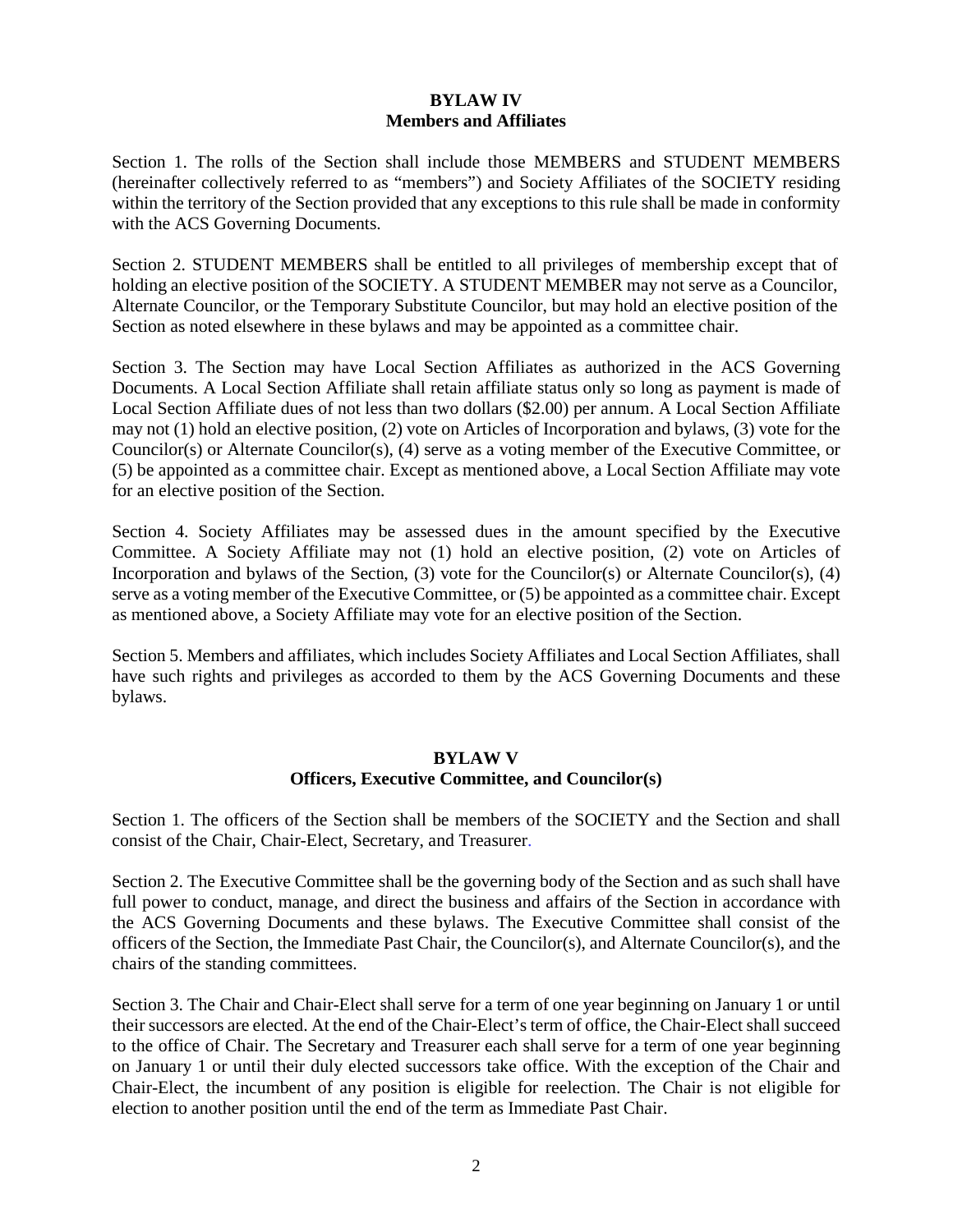Section 4. The duties of the officers shall be such as usually pertain to their offices, together with those required by these bylaws and by the ACS Governing Documents, and such other duties as may be assigned to them from time to time by the Executive Committee.

- a. The duties of the Chair shall be to preside at meetings of the Executive Committee, to carry into effect the decisions and recommendations of that Committee, to preside at meetings of the Section to conduct governance business, to appoint, with the approval of the Executive Committee, all committee chairs and committee members except as stated elsewhere in these bylaws, and to carry out the duties required by these bylaws and the ACS Governing Documents.
- b. The duties of the Chair-Elect shall be to assist the Chair with the direction and management of the Section. In the absence of the Chair, the duties of the office shall devolve upon the Chair-Elect.
- c. The duties of the Secretary shall be to keep a record of the minutes of the meetings of the Section and of the Executive Committee, to maintain a list of members and affiliates, to send to members and affiliates such notices as the business of the Section may require, to submit a report to the Section at its annual meeting, and to carry out the duties required by these bylaws and the ACS Governing Documents. The Secretary shall preside over meetings in the absence of both the Chair and Chair-Elect.
- d. The Treasurer shall have charge of the funds of the Section, keep an accurate record of all receipts and disbursements, receive dues, and make those disbursements approved by the Executive Committee. The Treasurer shall render an account of all transactions and of the financial condition of the Section to the Executive Committee at times set by the Committee and shall submit such reports as are required by the ACS Governing Documents.
- e. The Immediate Past Chair is responsible for preparing the annual report of the Section's activities as prescribed by the SOCIETY. The Immediate Past Chair of the Section will serve as the Chair of the Nominating Committee.

### Section 5. Vacancies

- a. In the event of a vacancy in the office of Chair, the Chair-Elect shall assume the duties of Chair for the remainder of the term. In such case, the Chair-Elect moving into the position of Chair shall also hold that position during the normal term as Chair as part of the leadership transition.
- b. All other vacancies, except for Councilor(s) and Alternate Councilor(s), shall be filled by majority vote of the Executive Committee through interim appointment for the period up to the next annual election. At that time, the procedures for election as outlined in the bylaws of the Section shall be followed.
- c. An interim appointee to the vacated office of Chair-Elect shall not automatically succeed to the office of Chair. At the next election, both a Chair and a Chair-Elect shall be elected.

Section 6. Councilor(s), Alternate Councilor(s), and Temporary Substitute Councilor

a. The Section shall have Councilor(s) and Alternate Councilor(s) as provided in the ACS Governing Documents. The Section's Councilor(s) and Alternate Councilor(s) shall carry out those duties assigned to them by the ACS Governing Documents. In particular, the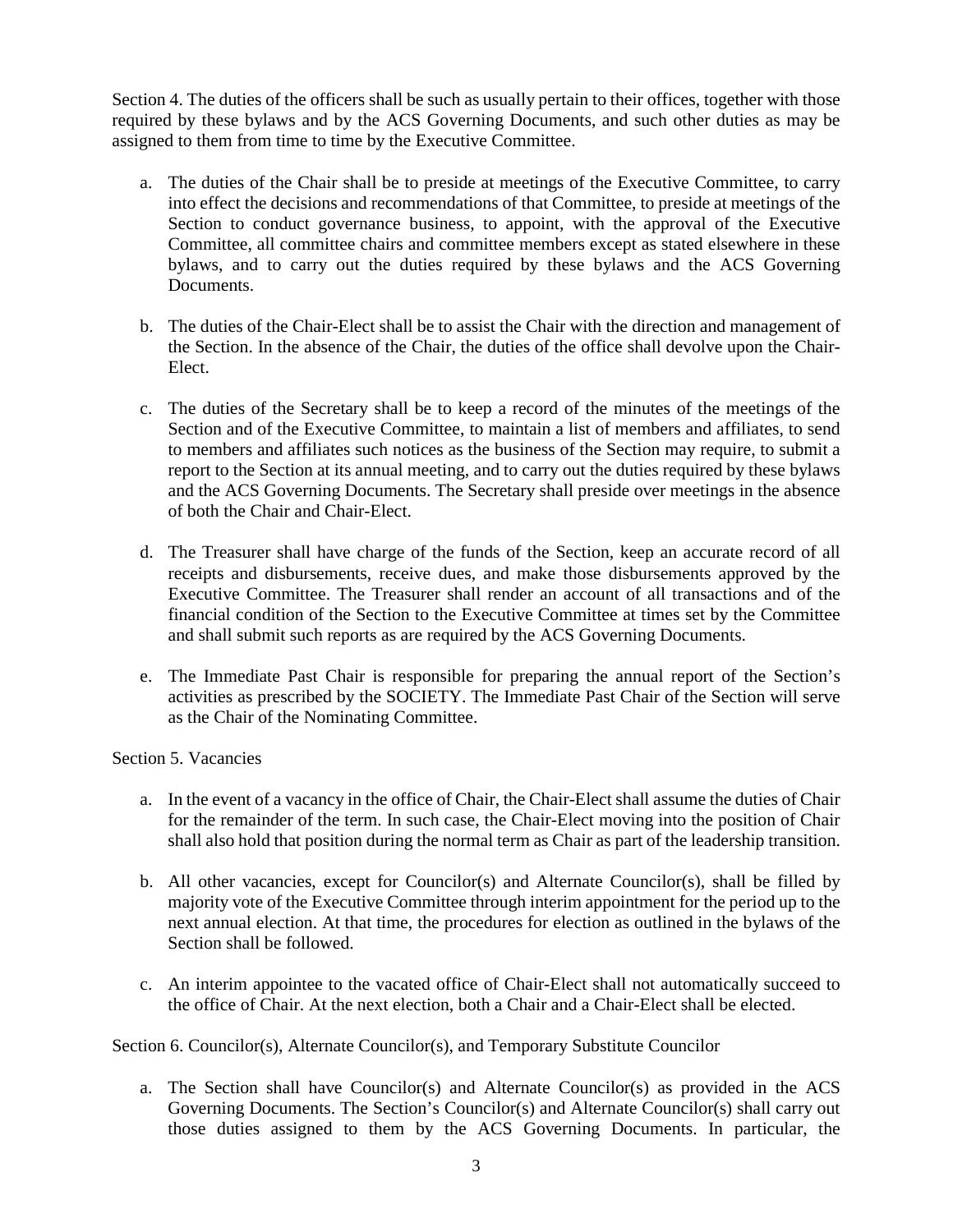Councilor(s) (or Alternate Councilor(s) or Temporary Substitute Councilor if so designated to serve in place of the Councilor for a particular meeting), shall attend meetings of the Council of the SOCIETY and represent the Section at such meetings.

- b. Councilor(s) and Alternate Councilor(s) shall be elected by ballot from among the MEMBERS for three-year terms beginning January 1. Reelection is permissible. Councilor(s) shall be elected in separate years, whenever possible, to provide for a rotation of terms in accordance with the ACS Governing Documents. A partial term of one or two years shall be used whenever necessary to establish or to restore rotation of three-year terms provided that the Councilor or Alternate Councilor agree to the partial term before the election.
- c. In the event that a Councilor is unable to attend a specified meeting of the Council of the SOCIETY, the Chair of the Section shall appoint one of the Alternate Councilor(s) to serve as Councilor at the specified meeting. Such appointment of an Alternate Councilor shall be for only one meeting.
- d. If every Councilor and Alternate Councilor of the Section will be absent from a Council meeting, thus leaving the Section without representation at such meeting, the Executive Committee may designate one MEMBER of the Section as a Temporary Substitute Councilor in accordance with the ACS Governing Documents.
- e. The Executive Committee shall designate one or more Councilor(s) to be disqualified under provisions of the ACS Governing Documents for reallocation of Councilor(s) among the Sections.
- f. Any vacancy in the position of Councilor or Alternate Councilor shall be filled for the remainder of the unexpired term at the time of the next annual election. The vacancy may be filled until the next annual election by appointment by the Executive Committee.

### **BYLAW VI Manner of Election**

Section 1. The election of officers shall be conducted either by a ballot distributed to the members and affiliates of the Section in accordance with the ACS Governing Documents and these bylaws, or at a regular meeting of the Section provided there is a quorum present as described elsewhere in these bylaws. Local Section Affiliates and Society Affiliates may vote for any elective position(s) of the Section in the same manner as described above. Councilor(s) and Alternate Councilor(s) shall be elected by a ballot distributed to all members of the Section; affiliates may not vote for Councilor(s) and Alternate Councilor(s).

Section 2. In September of each year, the Nomination Committee shall report to the membership its nominations for each office to be filled and for Councilor(s) and Alternate Councilor(s) as needed. Prior to October 15, any member or affiliate of the Section may, in writing or from the floor at a meeting to conduct governance business, nominate additional candidates for office, provided that the candidates are members of the Section for officers and MEMBERS for Councilor(s) and Alternate Councilor(s), as required elsewhere in these bylaws, if the nomination is seconded by another member or affiliate. Nominations so made shall be equally valid as those from the Nomination Committee. All candidates nominated shall have indicated willingness to serve if elected.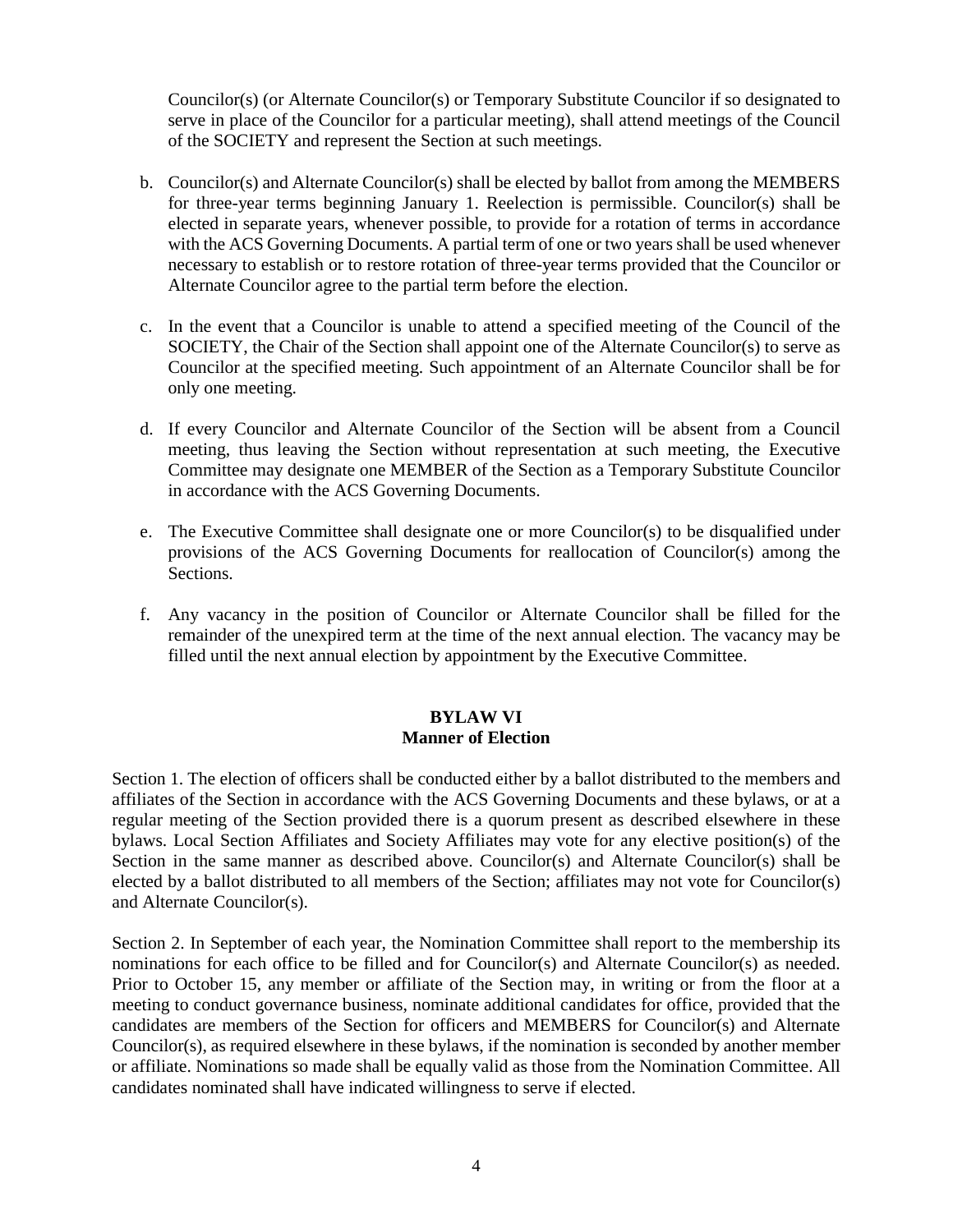Section 3. When a ballot is used, the candidates for each office and for Councilor(s) and Alternate Councilor(s) shall be listed in an order to be selected by lot. The ballot shall be distributed by November 1 only to eligible voters as noted above except that affiliates may not vote for Councilor(s) and Alternate Councilor(s). The ballot shall provide for a write-in candidate for each position to be filled. A paper ballot shall be provided to any eligible voter who requests it.

Section 4. The ballots shall be tabulated and validated not later than November 20. Except as noted below, the candidate for each position receiving the largest number of votes shall be declared elected. The Executive Committee may decide that for Councilor(s), the candidate(s) who receive(s) the majority of votes shall be declared elected as Councilor(s); the candidate(s) who receive(s) the next largest number of votes shall be declared elected as Alternate Councilor(s). In case of a tie vote for any position, the Executive Committee, by ballot, shall elect from among the candidates who share the tie vote; the candidate receiving the largest number of votes shall be declared elected.

Section 5. The results shall be announced by the Section Chair or the Chair's designee as soon as possible after the election and published in the Section's newsletter or on the Section's website soon thereafter. The results shall be certified to the Chief Executive Officer of the SOCIETY not later than December 1.

Section 6. In accordance with the ACS Governing Documents, balloting procedures should ensure fair balloting that is open to all eligible members, protection against fraudulent balloting, and the timely reporting and archiving of balloting results.

## **BYLAW VII Recall of Elected Officials**

Section 1. The elected officials of the Section (officers and elected Executive Committee members, except not Councilor(s) and Alternate Councilor(s)) are subject to recall for neglect of duties or conduct injurious to the SOCIETY. Recall procedures are not applicable to Councilor(s) and Alternate Councilor(s).

Section 2. The recall of an official shall be initiated when a signed petition, indicating in writing the specific charges and reasonable substantiating evidence, is submitted to the Chair from at least five members of the Section. In the event the Chair is the official in question, the Chair-Elect shall receive the petition and shall assume the duties of the Chair with respect to this issue until the issue is resolved.

Section 3. The Chair shall, without delay, determine that the petitioners are aware of the gravity of their actions and the procedures to be followed. The Chair shall seek an alternate resolution to the problem and a withdrawal of the petition at this time. In the absence of a resolution to the problem, the Chair shall notify the members of the Executive Committee and call a special meeting within thirty days.

- a. The Executive Committee shall promptly continue the recall process or dismiss the petition as ill-founded or find an alternative solution to the problem. The Chair shall promptly inform the petitioners and the official of the decision of the Executive Committee. If no contact with the official can be made after a reasonable effort, the Executive Committee may remove the official in question with a two-thirds (2/3) vote of the remaining members.
- b. If the proceedings continue: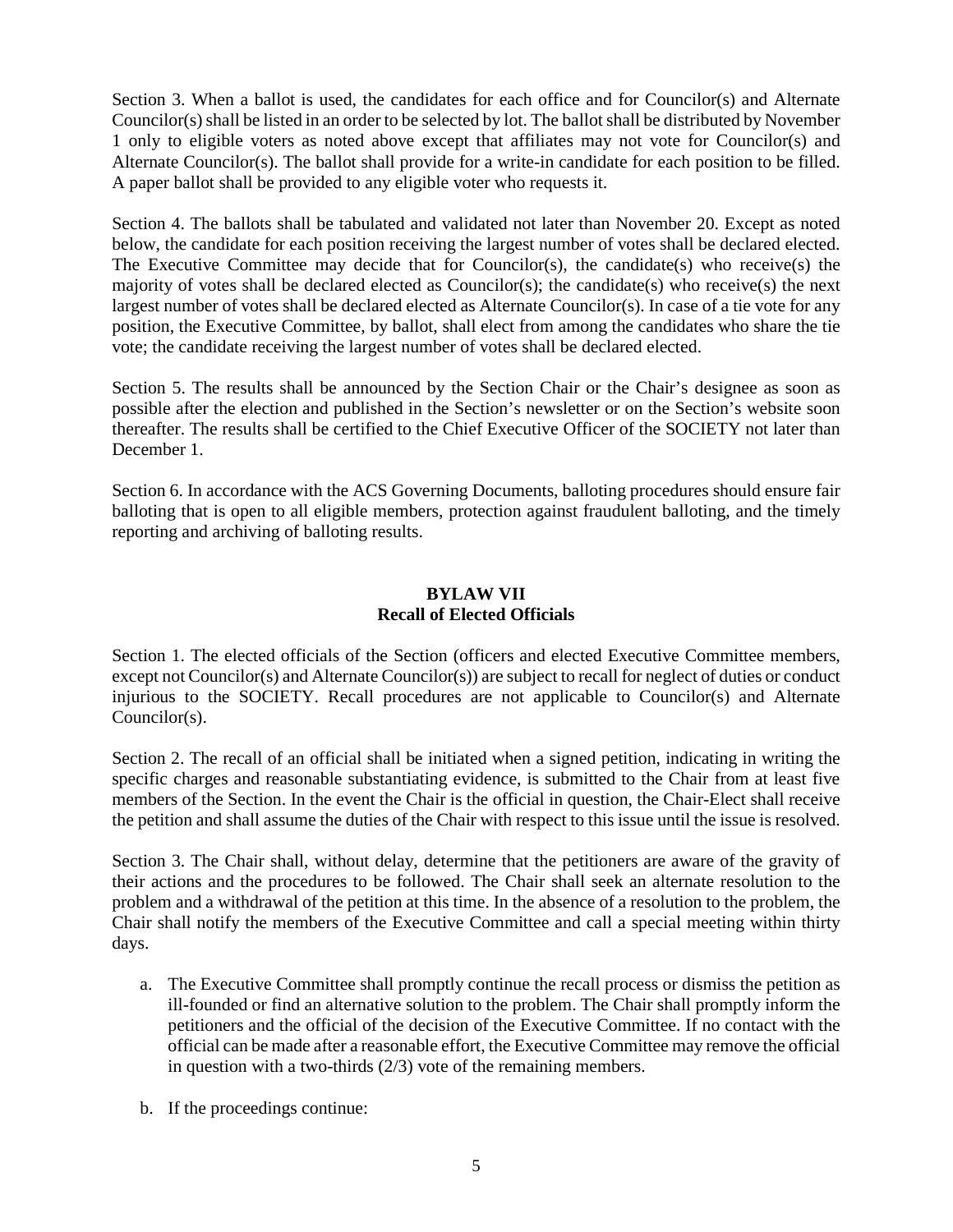- (1) The Chair shall assign the duties of the official to another qualified member or MEMBER of the Section, as required elsewhere in these bylaws, until the issue is resolved.
- (2) The official shall be offered an opportunity to answer the allegations in the petition before the Executive Committee. A certified letter shall be sent to the last known address on the official SOCIETY membership roll. Upon notification, the official shall have thirty days to make a written response to the allegations.
- (3) The Executive Committee shall decide whether or not to proceed after studying the official's response. The Chair shall inform the official and the petitioners of the decision of the Executive Committee. If the Executive Committee decides that the proceedings shall continue, the official shall choose one of the following options:
	- (a) The official may resign.
	- (b) The official may request a recall vote. Section members shall be informed, through brief written statements prepared by the Executive Committee and the official, of the issues involved with the recall vote. Both statements shall be distributed to the members with the ballot. A paper ballot shall be provided to any member who requests it. At least two-thirds (2/3) of the votes cast shall be required for the official to be removed from office. The membership shall be informed of the results of the recall vote.
	- (c) The official may request a hearing and a recall vote by the remaining members of the Executive Committee. At least a two-thirds (2/3) vote of the remaining members of the Executive Committee shall be required to recall the official.
	- (d) The official may choose not to respond and thus forfeit the position.

Section 4. The vacancy provisions of these bylaws shall be used to fill a vacancy caused by a recall process. The Chief Executive Officer of the SOCIETY shall be informed of the recall and the filling of the vacancy.

### **BYLAW VIII Committees**

Section 1. The Executive Committee shall establish committees as necessary for the proper operation of the Section. All committee members shall be members or affiliates of the SOCIETY and the Section.

Section 2. The Section shall have the following standing committees: Awards, Diversity and Inclusion, Education, Government Affairs, Membership, Nomination, Program, Public Relations, and Women Chemists.

a. Awards Committee. The Awards Committee shall provide a list of nominees to the Executive Committee for final approval for the Section's awards, and other nominations supported by the Section (e.g., ACS Fellows and Region Awards). The committee shall obtain acceptances from the nominee(s). The Immediate Past Chair of the Section will serve as a member of the Awards Committee.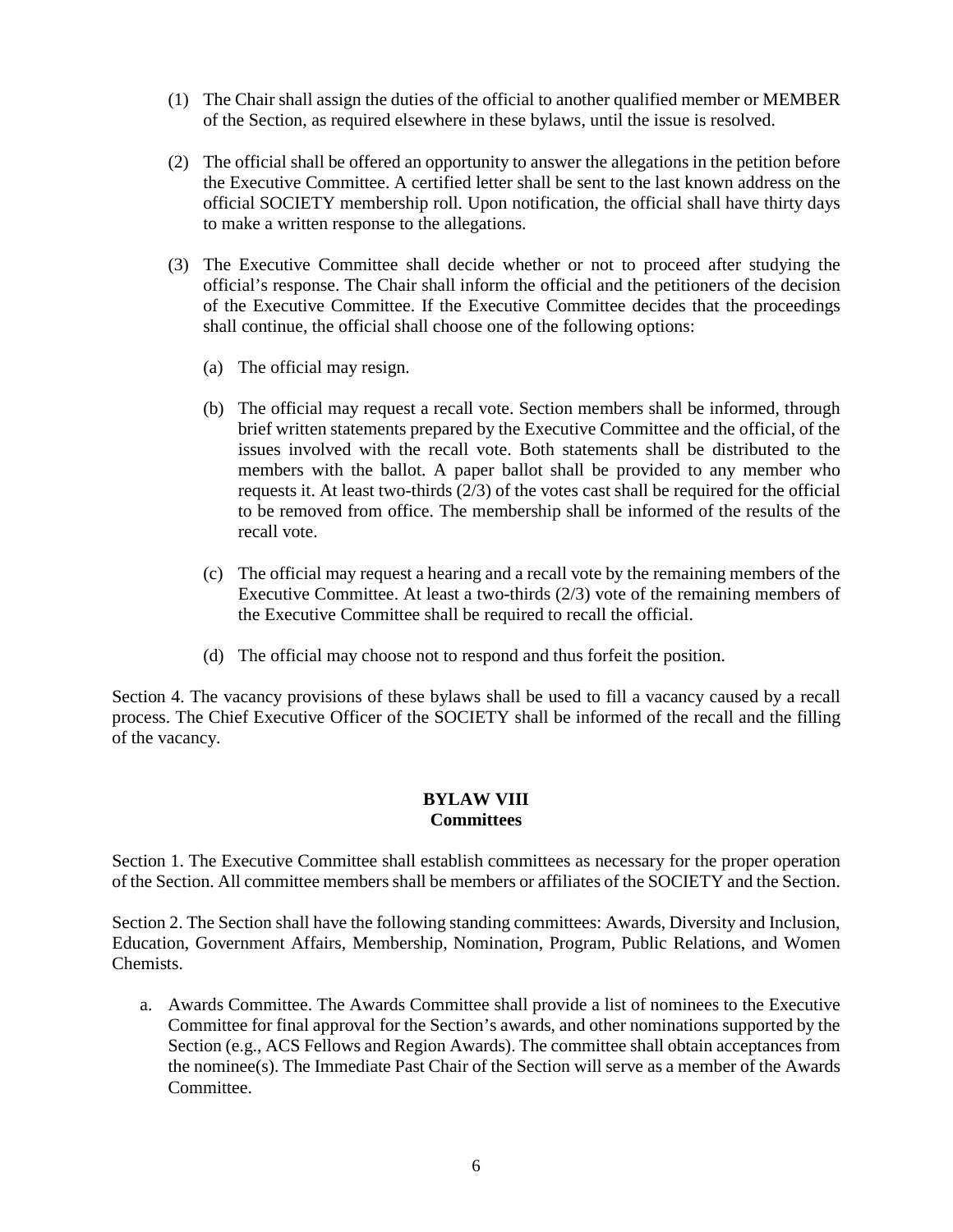- b. Diversity and Inclusion Committee. The Diversity and Inclusion Committee shall review the Section's activities and advise the Executive Committee on methods to advance the SOCIETY'S diversity goals and to help ensure full accessibility to the Section's programs, products, and services for the Section's members and affiliates.
- c. Education Committee. The Education Committee shall monitor and advocate for all educational outreach by the Section. The committee shall provide a direct communications channel to the Executive Committee for Student Chapters and their Chapter Advisors within the territory of the Section. The committee will also help guide the Section's activities for the increase and dissemination of chemical knowledge; the promotion of scientific interests and inquiry; and the fostering of public science, technology, engineering and mathematics (STEM) awareness and education.
- d. Government Affairs. The Government Affairs Committee shall increase the visibility of scientists as an important interest group in the public policy arena by empowering the Section's members to effectively advocate for chemistry, the chemical enterprise, and the importance of science in public policy.
- e. Membership Committee. The Membership Committee shall endeavor to maintain and increase the membership of the Section. This includes outreach to new members to welcome them, and working with the Public Relations Committee to reach members.
- f. Nomination Committee. The Immediate Past Chair of the Section will serve as the chair of the Nomination Committee. The committee shall 1) provide the name(s) of a nominee(s) for each office whenever an election is to be held; 2) obtain acceptances from the nominee(s); and 3) receive acceptances from such other nominees as may be nominated by any member or affiliate of the Section, either in writing or from the floor at a Section meeting, as long as the nomination is valid and seconded by another member or affiliate.
- g. Program Committee. The Program Committee shall arrange the regular programs and may, with the concurrence of the Chair of the Section, schedule special meetings and programs. The Chair-Elect shall serve as the chair of the Program Committee.
- h. Public Relations Committee. The Public Relations Committee shall keep the Section's members and affiliates and the public informed about the activities of the Section. The Newsletter Editor and Webmaster will be members of the Public Relations Committee.
- i. Women Chemists Committee. The Women Chemists Committee will advocate for women chemists; help them integrate into and advance in their careers and scientific fields; and will help guide women chemists and early professionals into a successful career and active involvement in the SOCIETY with an emphasis on community outreach and mentoring.

Section 3. Chairs of the standing committees and other appointed committees are voting members of the Executive Committee.

Section 4. Other committees may be organized from time to time by the Executive Committee; these committees shall expire and cease operations on December 31 of each year.

The Bylaws Committee shall be appointed and shall review the Section's bylaws at least every five years. This committee shall propose to the Executive Committee such amendments as are considered necessary to increase the effectiveness of the Section in carrying out its objectives. The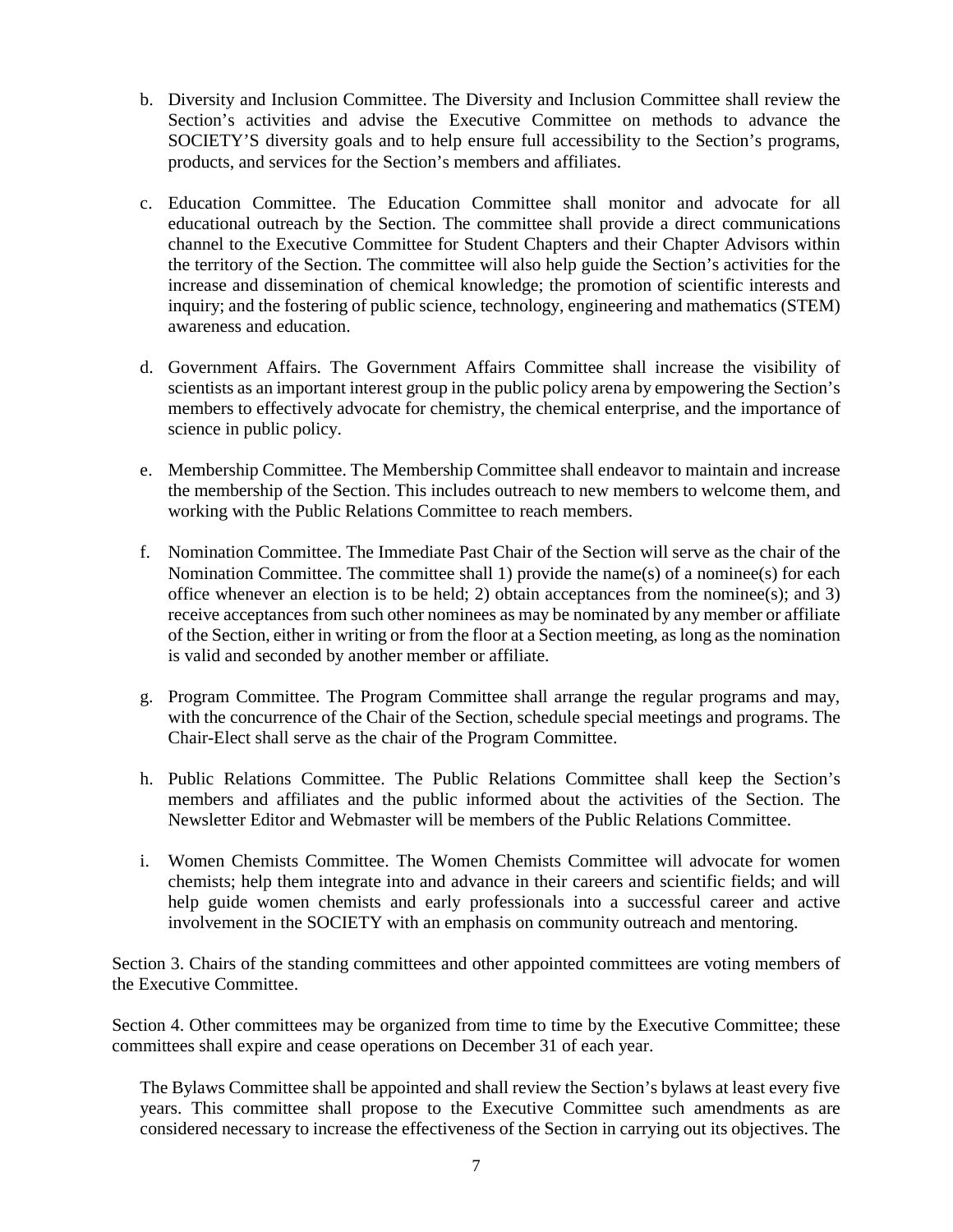committee shall review proposed amendments and advise the Executive Committee on the desirability of such amendments.

# **BYLAW IX Meetings**

Section 1. The Executive Committee shall designate the times and places of the Section's meetings as it finds necessary or desirable for the proper functioning of the Section. The Section shall hold at least one meeting annually to conduct governance business; however, this requirement may be modified by the Executive Committee.

Section 2. The Chair, with the concurrence of the Executive Committee, shall set the order of business for meetings of the Section to conduct governance business. The order of business may be suspended by a majority vote of the members present.

Section 3. The Section may hold special meetings to conduct governance business upon the written request of a majority of the Executive Committee or upon the written request of 15 members of the Section. To be valid, such request shall be received by the Secretary at least ten days before the date requested for the meeting and shall state the exact nature of the business to be transacted. No other business shall transpire at such meetings.

Section 4. Meetings of the Executive Committee and meetings of the Section to conduct governance business, with the approval of the Executive Committee, may be held by means of electronic communications technology that permits those in attendance to read or hear the proceedings substantially concurrently with their occurrence, to vote on matters submitted, to pose questions, and to make comments.

Section 5. The Executive Committee shall meet upon due notice either at the call of the Chair or upon request of a majority of its members. A quorum for an Executive Committee meeting shall consist of a majority of the voting members of the Committee. In the absence of a quorum, called meetings of the Executive Committee shall adjourn to a specific date.

Section 6. Due notice of the Section's meetings, not including committee meetings, shall be sent to each member and affiliate of the Section. A quorum for the transaction of governance business at such a Section meeting shall consist of 10 members of the Section. No governance business shall be conducted in the absence of a quorum.

Section 7. The fee for registration at any special meeting shall be decided by the Executive Committee.

Section 8. The most recent edition of *Robert's Rules of Order Newly Revised* shall be the parliamentary authority for all matters not covered in these bylaws or in the SOCIETY's documents.

## **BYLAW X Finances**

Section 1.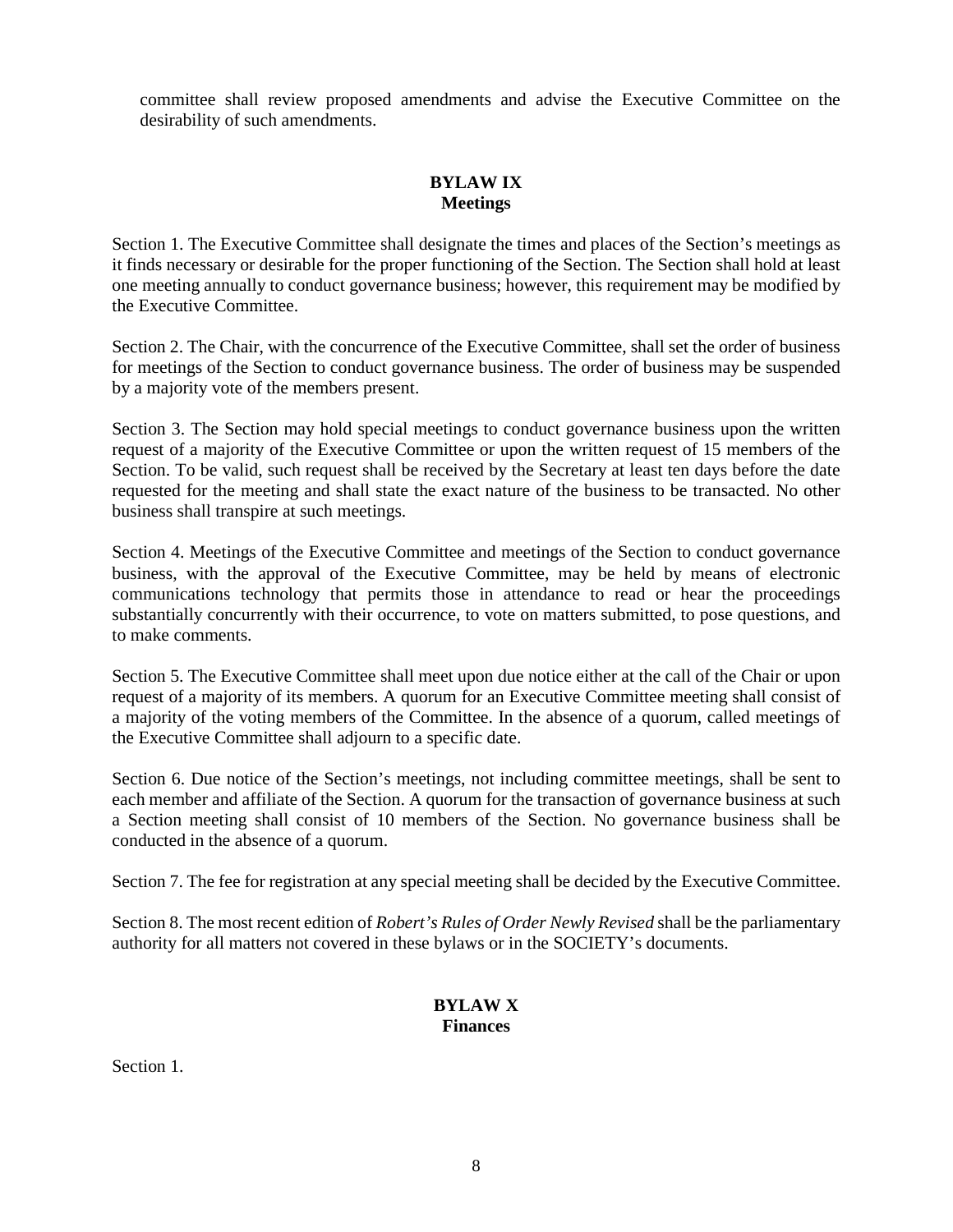- a. Members of the Section may be assessed voluntary Local Section dues in an amount set by the Executive Committee. The Executive Committee shall have the option to waive or discount dues for STUDENT MEMBERS and for others as provided in the ACS Governing Documents.
- b. Society Affiliates may be assessed annual dues in an amount set by the Executive Committee.
- c. The annual dues of Local Section Affiliates shall be determined by the Executive Committee in accordance with the ACS Governing Documents, and as mentioned elsewhere in these bylaws.

Section 2. The Section may raise or collect funds to be expended for local purposes and may have the entire management and control of such funds insofar as such management and control shall not conflict with any provision of these bylaws or with the ACS Governing Documents.

Section 3. The Section may receive donations or bequests made to it and may expend or invest the same on behalf of the Section. Such expenditures or investments shall be made by the Treasurer of the Section upon authorization by the Executive Committee.

Section 4. An annual audit of the books of the Treasurer and of any other transactions regarding the Section's funds shall be conducted by two or more disinterested members or individuals, appointed by the Executive Committee. The audit report shall be submitted to the Executive Committee by March 31.

### **BYLAW XI Affiliation with Other Technical Organizations**

Section 1. The Section may affiliate with other technical organizations operating within the territory of the Section provided that such affiliation does not contravene the ACS Governing Documents. Such affiliation must be approved by the Executive Committee of the Section, by confirmation by the Council Committee on Constitution and Bylaws, and in compliance with the specific requirements of the ACS Governing Documents.

Section 2. The affiliation with the technical organization shall become effective upon authorization by the Executive Committee of the Section, by the Council Committee on Local Section Activities, and by confirmation by the Council Committee on Constitution and Bylaws.

Section 3. The Executive Committee may terminate the affiliation with any technical organization by notifying, in writing, the governing body of the technical organization. The technical organization may terminate the affiliation upon written notice to the Section's Executive Committee. Affiliations shall terminate after five years unless reauthorized by the Executive Committee. The term of each subsequent reauthorization shall not exceed five years.

### **BYLAW XII Amendments**

Section 1. A petition to amend the bylaws may be initiated by the Executive Committee or by a petition signed by at least 15 members of the Section. If the proposed amendment is approved by the Executive Committee, if practical, it shall be submitted to the SOCIETY's Committee on Constitution and Bylaws for review.